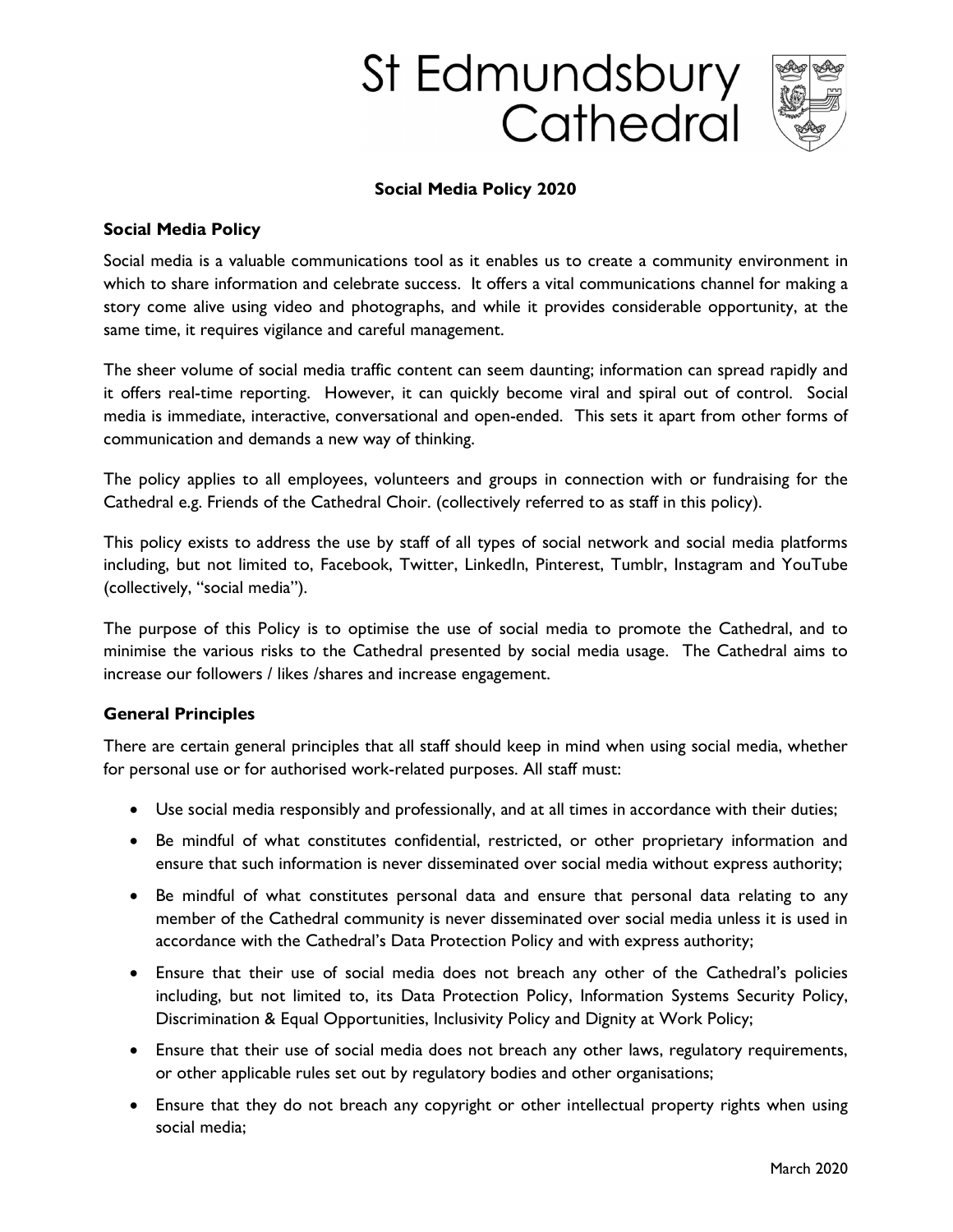• Be mindful of the fact that any communication may be relied upon in court, to the advantage or detriment of the individual or the Cathedral and conduct their use of Social Media accordingly;

We have signed up to the Church of England and Archbishop's Digital Charter, in which we agree to abide by a few simple guidelines in an effort to "help make social media and the web more widely positive places for conversations to happen." Their community guidelines can be viewed here: https://www.churchofengland.org/terms-and-conditions/our-social-media-community-guidelines

The conditions for signing up to the Charter can be found here: https://www.churchofengland.org/terms-and-conditions/our-digital-charter

The viewing, transmission, downloading, uploading, or accessing in any way, whether through social media or otherwise, of any of the following material using the Cathedral's Internet and Communication Facilities will amount to gross misconduct with the possibility of summary dismissal:

- Material which is pornographic, sexist, racist, homophobic, or any other discriminatory or otherwise obscene or offensive material;
- Illegal or criminal material, including material which breaches copyright or any other intellectual property right;
- Any material which has the object or effect of causing harassment to the recipient;
- Material which the individual knows, or reasonably ought to know, is confidential, restricted, or otherwise proprietary information and which they are not authorised to deal with;
- Any website (social media or otherwise) which the Cathedral has blocked access to.

## Business Social Media Use

Social media use on behalf of the Cathedral is overseen by the Digital Communications Manager, along with the Communications Group. Certain individuals are authorised to post to Twitter, Facebook and Instagram. Other members of staff may be authorised to use social media on behalf of the Cathedral after discussion with their line manager and the Digital Communications Manager. All those using social media on behalf of the Cathedral should consider the guidelines below when posting anything that will be made public. Individuals should not post as or on behalf of the Cathedral unless they have specific authorisation to do so.

# All social media groups connected to the Cathedral must have an authorised administrator, agreed with the Communications Manager.

Staff using social media on behalf of the Cathedral may from time to time be required to interact with other internet users via social media, for example, in response to posts or enquiries regarding the Cathedral. Unless you have been authorised to do so by the Digital Communications Manager, do not respond to such communications, especially if you are not knowledgeable on the relevant topic. If authorised to respond to communications, always consider the guidelines set out in this policy.

#### Guidelines for use of Cathedral Social Media

The following guidelines are to help individuals in their use of Cathedral social media. They are a guide only, as the variety of different types of social media mean what is appropriate differs across platforms, and common sense should also be used when deciding how best to communicate using social media.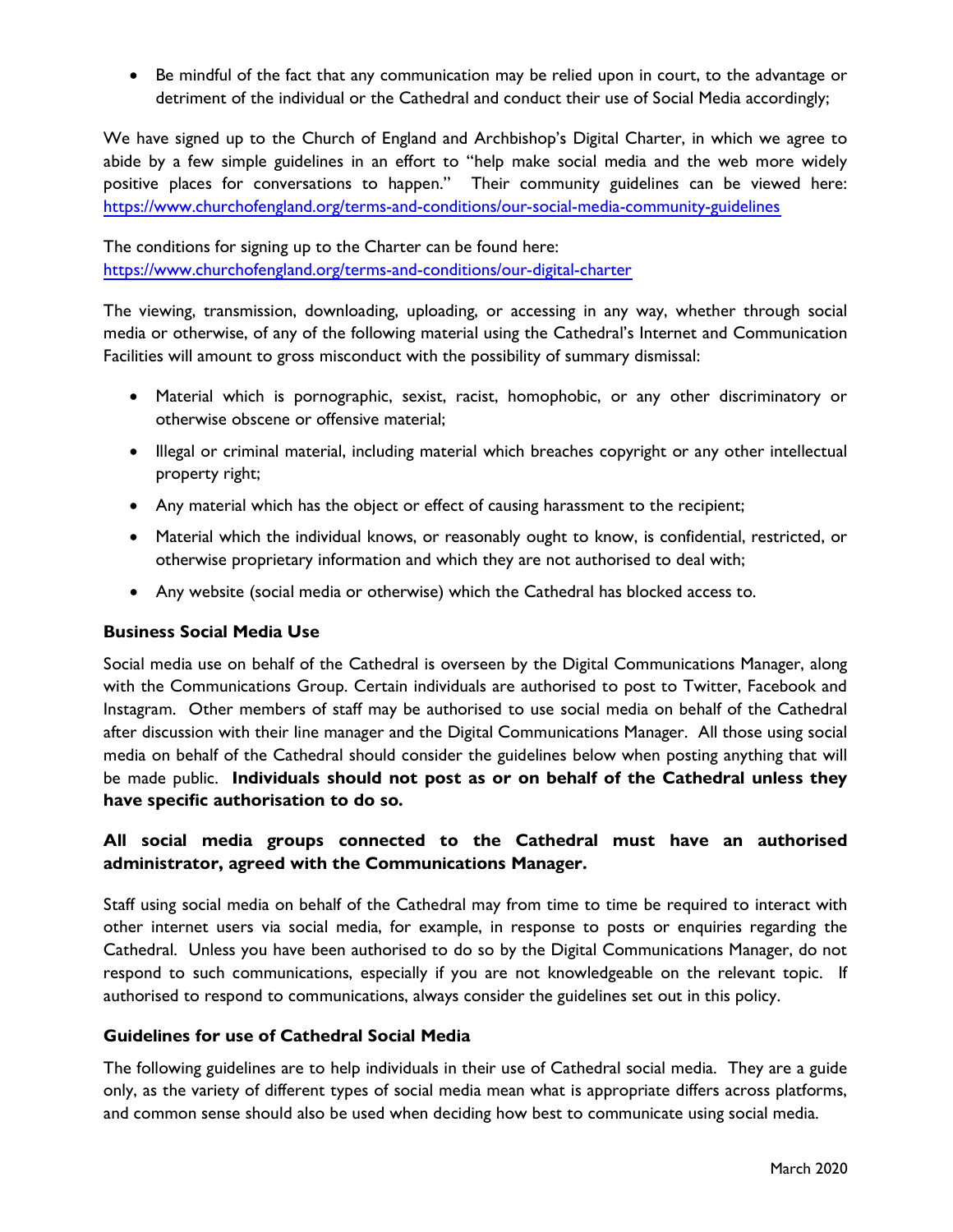# Types of post

There should be a balance of different types of post:

Promotional – events Promotional – services Promotional - Enterprises Comments/opinion Retweets/Share Information/photo

In order to develop relationships and improve brand awareness and perceptions, a variety of message types must be used. Replying to and reposting messages is important in building up dialogue, rather than just being a 'broadcaster'. Interest can be added by including quotes, questions, comments, discounts, photos.

## Tone of voice

Social media is a more casual form of communication, but messages must remain professional. The individual should consider personality, natural language, enthusiasm and opinion when using social media.

Poor spelling, bad grammar or 'text speak' is not allowed at any time.

## **Frequency**

To maintain a balance there should be two posts on Twitter, Facebook and Instagram every day. This will vary in accordance with events and seasons.

## Content Plan

Content is planned in advance by the Digital Communications Manager. This is done with the Communications Plan and the scheduling tool Hootsuite.

As a general outline, in any given week content should include at least one message relating to each of the following areas of the Cathedral's life: services, music, one-off event (assuming one is happening), Pilgrims' Kitchen, Shop, seasonal, architectural/historical.

#### Adverse/negative comments

Use of social media will be monitored by the Digital Communications Manager. Any negative comments should be reported to the Administrator who will deal with them promptly (if necessary in consultation with the Chair of the Communications group).

## Personal Use

The Chapter recognises that social networking sites are increasingly popular amongst staff.

You may access social networking sites at work in accordance with the rules detailed under 'personal use of systems' (see Information Systems Security Policy).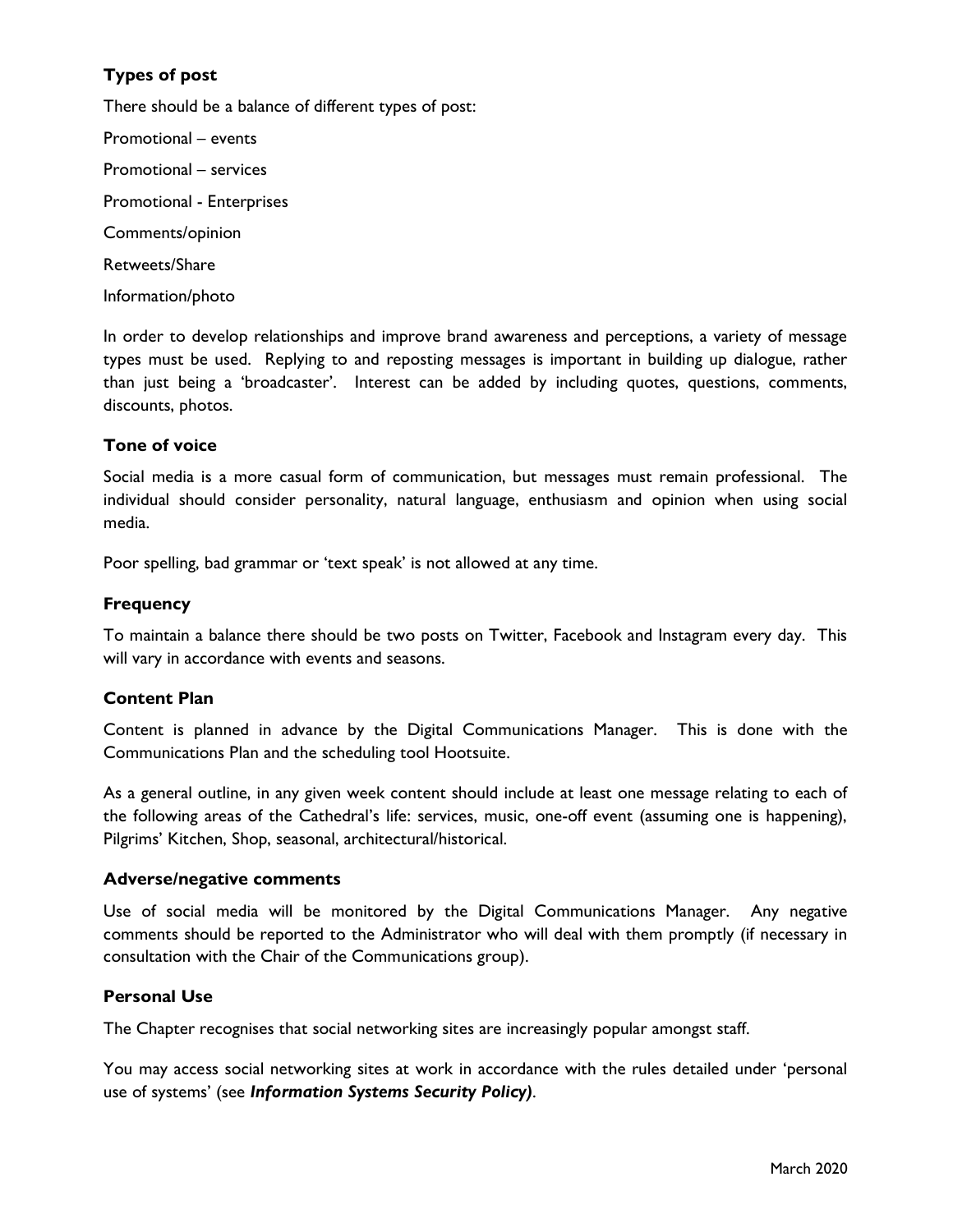## Acceptable Use of Social Media

If a staff member makes any posting, contribution, or creation or publishes any other content which identifies or could identify them as staff of the Cathedral, or in which the individual discusses their work or experiences relating to the Cathedral, they must at all times ensure that their conduct is appropriate and consistent with their contract of employment or volunteer agreement and the Christian ethos of the Cathedral.

Unless specifically instructed to do so by their line manager, individuals should make it clear that they are posting on social media as themselves, not as the Cathedral, and that all opinions and ideas are those of the individual and do not necessarily reflect the views of the Cathedral.

Unless using social media on behalf of the Cathedral, staff should not use any social media accounts belonging to (or otherwise associated with) the Cathedral.

Cathedral email addresses should only be used to sign up to social media websites for work-related purposes, with specific authorisation from the Digital Communications Manager.

Individuals should always be respectful to others when using social media and should always be mindful of the fact that their association with the Cathedral may be known to anyone at any time. The conduct of all staff on social media may reflect on the Cathedral, whether positive or negative. This applies whether a staff member is using social media for business purposes or for personal purposes, whether during workings hours or otherwise.

If an individual is unsure as to the appropriateness of a posting or other content they wish to publish, they should speak to their line manager at the earliest opportunity to seek clarification.

## Unacceptable and Prohibited Use of Social Media

Staff must refrain from doing anything on social media or any other websites that defames, disparages, or otherwise brings into disrepute, the Cathedral, an individual's superiors, an individual's colleagues, or other related third parties. This includes, but is not limited to, making false or misleading statements and impersonating colleagues or third parties.

Staff must ensure that their use of social media does not damage the Cathedral, its interests, or its reputation, whether directly or indirectly, in any way.

As under 'Acceptable Use of Social Media', unless specifically instructed to do so, individuals must not represent themselves on Social Media as the Cathedral or as posting on behalf of the Cathedral.

Users may not share the following on Social Media unless specifically authorised to do so by their line manager and/or the Digital Communications Manager:

- Confidential information;
- Commercially sensitive or other proprietary business information belonging to or about the Cathedral or any of its employees, contractors, agents, or other affiliated third parties and organisations;
- Personal data relating to colleagues, volunteers, members of the congregation or anyone else relating to the Cathedral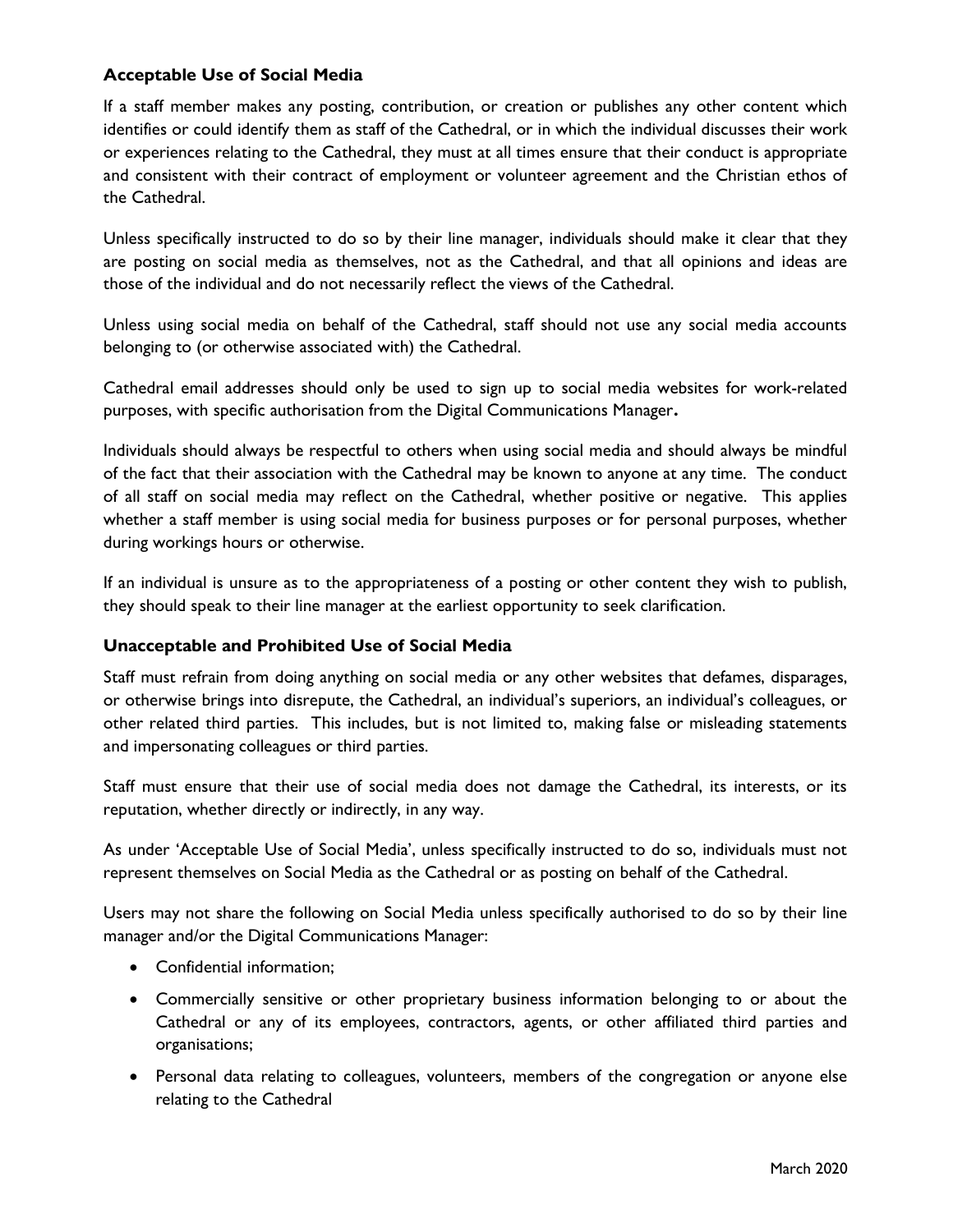Individuals may not use any intellectual property belonging to the Cathedral on social media (including, but not limited to, trademarks and logos) unless specifically authorised to do so by their line manager or the Digital Communications Manager.

Individuals should not add contacts made during the course of their duties to their personal social media accounts without the express consent of the individuals involved.

## Procedure for Social Media Crisis Management

If the Cathedral account is hacked this should be reported to the Administrator and the Digital Communications Manager immediately.

If it is still possible to do so, an official comment from the Cathedral should be posted which should follow the following format… "We apologise that our Facebook/Twitter/etc account appears to have been hacked. We are currently working to resolve the situation."

If a message is posted which is factually incorrect, or turns out to be, the original post would not normally need to be deleted, however, a correction should be issued as soon as possible detailing clearly that the original post contained an error.

Do not delete problematic tweets (as this can create more of a firestorm than leaving them live), but apologise/clarify as quickly as possible afterwards. There are exceptions to our "don't delete" policy, especially if we have published something with legal ramifications (e.g. defamation, contempt). The Digital Communications Manager should be made aware of any social media activity which is likely to generate 'interest' from public or the press etc.

If something inappropriate is inadvertently posted this should be removed immediately, particularly if children's safety or well-being is at risk. It may be appropriate to publish an apology, but this is not always the case. The Digital Communications Manager should be notified and can issue further advice.

## Procedure for Social Media Safeguarding

For many children and young people, using the Internet is a regular part of their lives. It is therefore important that we have in place the necessary rules to protect ourselves and to highlight the laws and Diocesan safeguarding policies that apply to our Cathedral in our communications with vulnerable people, children and young people.

It is best practice to have two administrators on a social media channel that communicates specifically to the youth – this ensures transparency and oversight on any messaging. Usually this is the Discovery Centre and Director of Music.

People (children or adults) should never be 'tagged' in photo-posts. They may, of course, choose to tag themselves.

Keep all communications public or to groups. You should not exchange private messages with young people via social media and should not accept "friend requests" from young people on your personal accounts.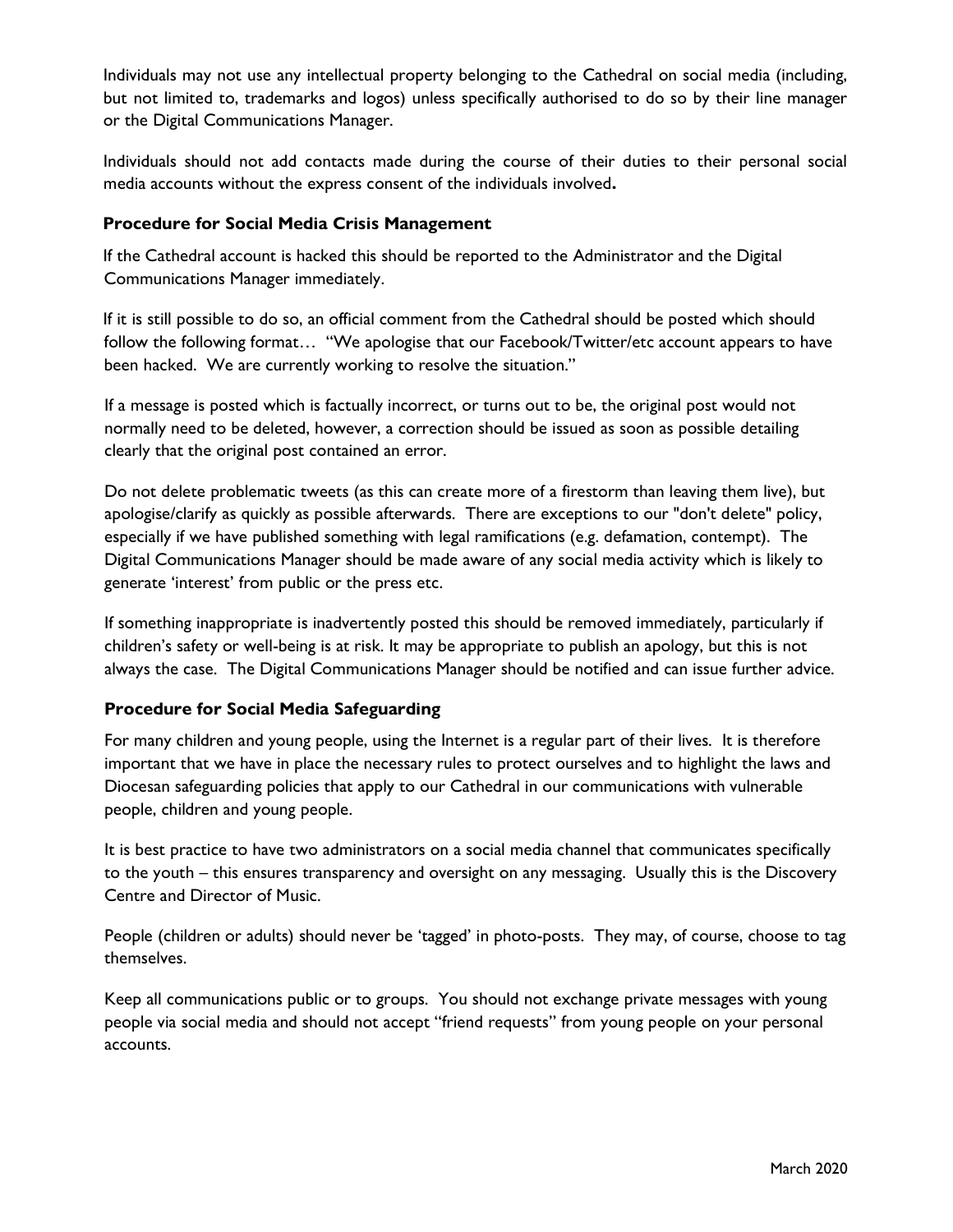Please be aware that sharing photographs of children and young people online can put them at risk of harm. If in doubt, don't. If posting you have the responsibility for ensuring:

- Photographs of those under 18 should only be used if the channel manager has specific written consent from the parent / guardian.
- if a child is named, do not use their image
- if an image is used, do not name the child
- Do not use a photograph where a child can be identified by their school jumper unless you have specific written consent from the school / parent / guardian.
- You must never include a child's surname or refer to their home town.

Don't ask users to divulge any personal details - including home and email addresses, schools or mobile numbers - that may help locate a child, young person or vulnerable adult.

Never share or re-tweet a post from anyone obviously under the age of 18.

Never 'follow' or 'like' social media account/pages which might belong to children (under 18) or vulnerable adults. Never use personal messages to engage with someone who might be a child or vulnerable adult.

Don't promote your social media account to those who are under the minimum requirement age for the social networking service.

Don't accept 'friend' requests from children under the minimum age for the service.

All staff should be familiar with the Safeguarding reporting procedures. If you see potentially illegal/abusive content or activity, including child sexual abusive images and online grooming please contact the police, without delay, and inform the Cathedral Safeguarding Officer (Administrator) that you have done so.

If you have concerns about a young person or vulnerable person and their online presence contact the Diocesan Safeguarding Adviser. Email: karen.galloway@cofesuffolk.org or call 07785 621319.

## Recruitment

The Cathedral may use internet searches to carry out due diligence as part of its recruitment process. In these circumstances, the Cathedral will act in accordance with its equal opportunities and data protection obligations.

## Abuse of this policy

Abuses of this policy may be dealt with under our Disciplinary Procedure and, in serious cases, may be treated as gross misconduct leading to summary dismissal.